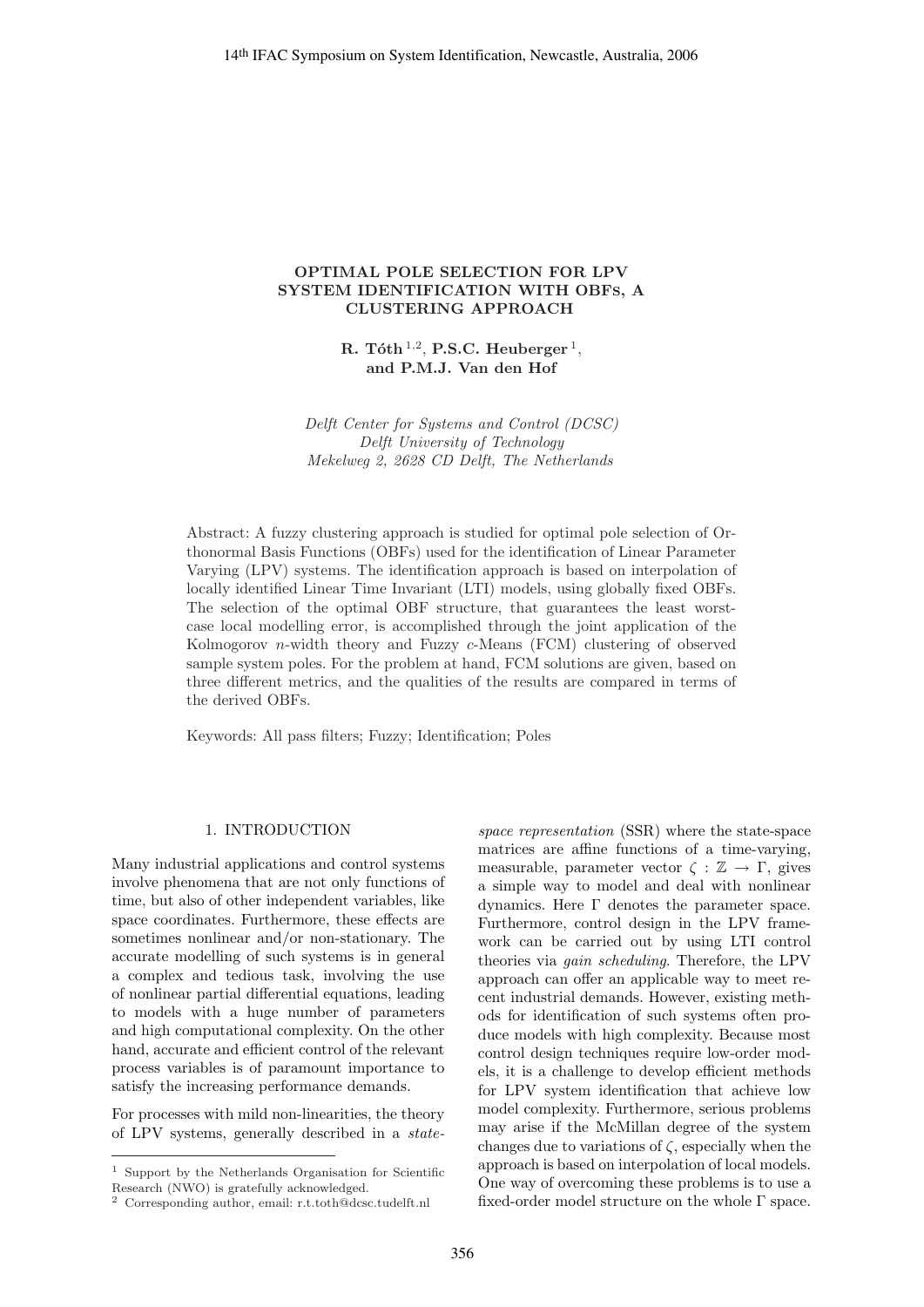Then, identification of the LPV system is performed by estimating multiple 'local' LTI systems around well-placed parameter set-points  $\{\zeta_i\}$  of Γ (Murray-Smith and Johansen, 1997; Bamieh and Giarré, 1999; Verdult and Verhaegen, 2002). These local models are subsequently interpolated to synthesize the desired low-order LPV model. However, if the LTI model structure, used for local identification, is not linear in the parameters, the interpolation of the estimated models represents a NP-hard nonlinear optimization problem with pitfalls of local minima or existence of solution. Therefore, the choice of an easily interpolatable model structure is a turning point for the success of this identification approach.

The OBFs-based model representation offers such a structure with a well worked-out theory in the context of LTI system approximation and identification (Heuberger *et al.*, 2005). The basis functions are generated by a cascaded network of stable all-pass filters, whose pole locations represent the prior knowledge about the system at hand. This approach gives the possibility to characterize the transfer function of a strictly proper LTI system as

$$
F(z) = \sum_{k=1}^{\infty} f_k g_k(z), \qquad (1)
$$

where  $\{f_k\}_{k=1}^{\infty}$  is the set of coefficients and  ${g_k}_{k=1}^{\infty}$  represents the sequence of OBFs. In practice only a finite number of terms,  $n \in \mathbb{N}$ , is used in (1), like in Finite Impulse Response (FIR) models. In contrast with FIR structures, the OBF parametrization can achieve almost zero modelling error with a relatively small number of parameters, due to the infinite impulse response characteristics of the basis. Furthermore, interpolation of these models can easily take place through the interpolation of the  ${f_k}_{k=1}^n$  coefficients if the set of OBFs  ${g_k(z)}_{k=1}^n$  is the same for each local representation. Here, an essential challenge is to derive an OBF set, 'sufficiently rich' to describe the varying LPV dynamics at each local parameter point  $\zeta_i$ , with a user-defined number of *n* parameters.

In practice, if the physical system is stable, it is a reasonable assumption that some sampled pole locations of the ζ-dependent pole movements of the LPV system, possibly with uncertainty bounds, are available as prior information due to local measurements. If regions  $\Omega$  in the unit disc D are also given, where the pole variations are guaranteed to take place, then the problem of efficient OBF set selection with a pre-defined number  $n$  of basis functions, can be tackled through the usage of the Kolmogorov n-width theory for OBFs, derived by Oliveira e Silva (1996). This approach provides the selection of a set of OBFs, that ensures the least possible worst-case local modelling error for the LPV system at any point

of Γ. However, determining the  $\Omega$  regions from the sampled pole locations in a robust sense is not a trivial task. In this paper we aim to give a well-applicable solution, based on a FCM data clustering approach, which is capable to determine such  $\Omega$  regions for which the (Oliveira e Silva, 1996) theoretical result can be applied. This solution is constructed to be the first step of a proposed approach for identifying LPV systems. This approach consists of the following steps:

- (1) Determination of pole regions by FCM clustering of sampled pole locations
- (2) Determination of OBFs, based on Kolmogorov n-width optimization
- (3) Estimation of local models, with the optimal OBFs
- (4) Interpolation of the local model coefficients

In the sequel, we present our pole clustering approach only in the context of Step 1 and 2. The paper is organized as follows: Section 2 introduces the basic mathematical description and properties of OBFs; Section 3 describes the n-width result on OBFs that we will use later on; in Section 4 we discuss the mechanism of FCM pole clustering with different approaches; in Section 5 we show through an example the applicability of the introduced methods; and in Section 6 we discuss the main results of the paper.

# 2. ORTHONORMAL BASIS FUNCTIONS

Because of space limitations we only consider the case of real rational SISO transfer functions. For details see (Heuberger et al., 1995; Ninness and Gustafsson, 1997; Heuberger et al., 2005). Let  $G_0 = 1$  and  $\{G_i\}_{i=1}^{\infty}$  be a sequence of inner functions (i.e. stable transfer functions with  $G_i(z)G_i(\frac{1}{z})=1$ , and let  $\{A_i, B_i, C_i, D_i\}$  be balanced SSRs of  $G_i$ . Let  $\{\xi_1, \xi_2, ...\}$  denote the collection of all poles of the inner functions. Under the (completeness) condition that  $\sum_{j=1}^{\infty} (1 |\xi_i|$  =  $\infty$ , the scalar elements of the sequence of vector functions

$$
V_k(z) = (zI - A_k)^{-1} B_k \prod_{j=0}^{k-1} G_j(z), \qquad (2)
$$

constitute a basis for  $\mathcal{H}_{2-}(\mathbb{E})$ , the *Hardy space* of functions, which are 0 for  $z = \infty$ , analytic on  $E$ , the exterior of  $D$ , and square integrable on the unit circle  $\mathbb T$  with norm  $\|.\|_{\mathcal{H}_2}$ . These basis functions (2) are often referred to as the Takenaka-Malmquist functions. A special case of these functions is when all  $G_i$  are equal, i.e.  $G_i(z) = G_b(z) \forall i > 0$ , where  $G_b$  has McMillan degree  $n_b > 0$ . These cases are known as Hambo functions or generalized orthonormal basis functions (GOBFs) for arbitrary  $n_b$ , 2-parameter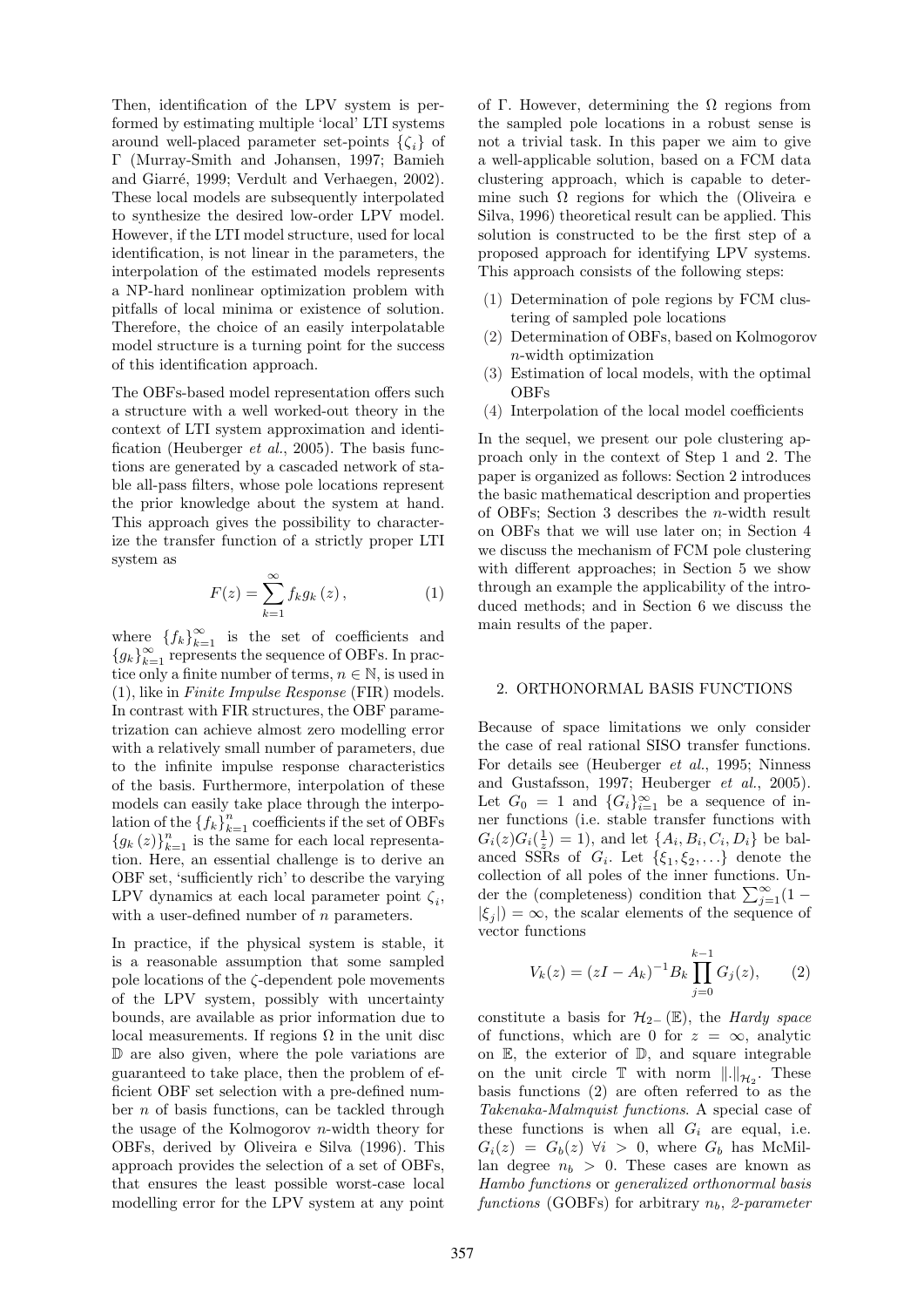Kautz functions for  $n_b = 2$ , and as Laguerre functions for  $n_b = 1$ . Note that for these cases the completeness condition is always fulfilled. In the remainder of this paper we will only consider the set of Hambo functions. Let  $G_b$  be an inner function with McMillan degree  $n_b > 0$  and balanced SSR  ${A_b, B_b, C_b, D_b}.$  Define  $V_1(z)=(zI - A_b)^{-1}B_b$ and  $\phi_i = (V_1)_j$ ,  $j = 1, \dots, n_b$ . The Hambo basis then consists of the functions  $\{\phi_j(z)G_b^i\}_{j=1,\dots,n_b}^{i=0,\dots,\infty}$ .<br>An important aspect of this basis is that the inner function  $G_b$  is, modulo the sign, completely determined by its poles  $\{\xi_1, \dots, \xi_{n_b} \} = \Xi_{n_b}$ :

$$
G_b(z) = \pm \prod_{j=1}^{n_b} \frac{1 - z \xi_j^*}{z - \xi_j},
$$
 (3)

and it is immediate that the function  $V_1$  has the same poles. Any  $F \in \mathcal{H}_{2-}(\mathbb{E})$  can be written as

$$
F(z) = \sum_{i=0}^{\infty} \sum_{j=1}^{n_b} f_{ij} \phi_j(z) G_b^i(z), \tag{4}
$$

and it can be shown that the rate of convergence of this series is bounded by  $\max_k |G_b(\lambda_k^{-1})|$ , where  $\{\lambda_k\}$  are the poles of F. In the best case, where the poles of F are the same as the poles of  $G_b$ , only the terms with  $i = 0$  in (4) are non-zero.

### 3. KOLMOGOROV N-WIDTH FOR OBFS

Finding appropriate model sets to perform system identification is a much-studied problem with the main conclusion that in general each particular identification problem requires a model set that is tailored to the characteristics of the system to be identified. An arbitrary model set is adequate only to approximate a certain subset of  $\mathcal{H}_{2-}(\mathbb{E}),$ in the sense, that the model set is sufficiently rich to describe, with a relatively small number of statistically meaningful parameters, only the systems belonging to that subset. One approach to find appropriate model sets is based on the n-width concept (Pinkus, 1985), which was shown to result in appropriate model sets for robust modelling of linear systems (Mäkilä and Partington, 1993). Oliveira e Silva (1996) showed that GOBF model structures are optimal for specific subsets of systems. See also Chap. 11 in (Heuberger et al., 2005). In the following, we explain the basic ingredients of this approach for discrete-time, stable, SISO systems.

Let  $S \subset H_{2-}(\mathbb{E})$  denote the set of systems whose optimal approximation is needed. Let  $\Phi =$  $\{\phi_i\}_{i=1}^n$  be a sequence of n linearly independent elements of  $\mathcal{H}_{2-}(\mathbb{E})$ , and let  $\Psi_n = \text{Span}(\Phi)$ . The distance between  $F \in \mathcal{H}_{2-}(\mathbb{E})$  and  $\Psi_n$  is defined as

$$
d_{\mathcal{H}_{2-}}(F,\Psi_n) = \inf_{H \in \Psi_n} ||F - H||_{\mathcal{H}_2}.
$$
 (5)

If  $M_n$  is the collection of all *n*-dimensional subspaces of  $\mathcal{H}_{2-}(\mathbb{E})$ , then the Kolmogorov *n*-width of S in  $\mathcal{H}_{2-}(\mathbb{E})$  is the smallest possible approximation error for the worst-case  $F \in \mathcal{S}$ ,

$$
w_n\left(\mathcal{S}, \mathcal{H}_{2-}\left(\mathbb{E}\right)\right) = \inf_{\Psi_n \in M_n} \sup_{F \in \mathcal{S}} d_{\mathcal{H}_{2-}}\left(F, \Psi_n\right). \tag{6}
$$

The subspace  $\Psi_n \in M_n$  for which  $w_n$  is minimal is called the optimal subspace in the  $n$ -width sense. A well-known result in this context is that the span of the pulse functions  $\{z^{-i}\}_{i=1}^n$  is optimal for the class of stable systems of which it is only known that they are analytical in the region  $(|z| > R)$ ,  $R \in \mathbb{R}_0^+$ . The worst-case approximation error is proportional to  $R^n$ .

Let  $G_b$  be an inner function with McMillan degree  $n_b > 0$ , and let  $\{\phi_j\}_{j=1}^{n_b}$  be the first  $n_b$  Hambo functions as defined in the previous section. Denote by  $S \subset \mathcal{H}_{2-}$  ( $\mathbb{E}$ ) the set of functions that are analytic in the region  $\{z, |G_b(z^{-1})| \leq \rho\}$ , and are square integrable on the boundary of that region, where  $\rho > 0$  is often referred to as the *decay rate*.

Proposition 1. (Oliveira e Silva, 1996). For any  $n_e \in \mathbb{N}$ , Span  $\{\phi_j(z) G_b^i(z)\}_{j=1,...,n_b}^{i=0,...,n_e-1}$  is optimal in the Kolmogorov  $n = n_e \times n_b$ -width sense for the set  $S$ . The worst-case approximation error is proportional to  $\rho^{n_e}$ .

This remarkable result shows that for the specified region one can not improve on the worst-case error by adding new poles to the  $n_b$  basis poles.

In practical situations we encounter the opposite problem, referred as the inverse Kolmogorov problem, where a region of analycity  $\Omega \subset \mathbb{D}$  is given, and we want to find the inner function  $G_b$ to describe/approximate this region in the form  $\Omega(\rho, \Xi_{n_b}) = \{z, |G_b(z^{-1})| \leq \rho\}$  with  $\rho$  as small as possible. For a given number of poles  $n_b$ , this comes down to the following min-max problem:

$$
\min_{\xi_1,\cdots,\xi_{n_b}} \max_{z \in \Omega} \prod_{j=1}^{n_b} \left| \frac{z - \xi_j}{1 - z \xi_j^*} \right|.
$$
 (7)

See Chap. 10-11 in (Heuberger et al., 2005) for details on this problem and solution methods. In the next section, we elaborate on the determination of the regions  $\Omega$  on the basis of sampled pole locations, possibly with uncertainty bounds.

#### 4. FUZZY POLE CLUSTERING

Objective-function-based, fuzzy clustering algorithms, such as FCM, have been extensively used in a wide collection of applications (Kaymak and Setnes, 2002). Generally, an FCM partitions the data set into overlapping groups, that describe an underlying structure within the data (Jain and Dubes, 1988). In this way, it offers the possibility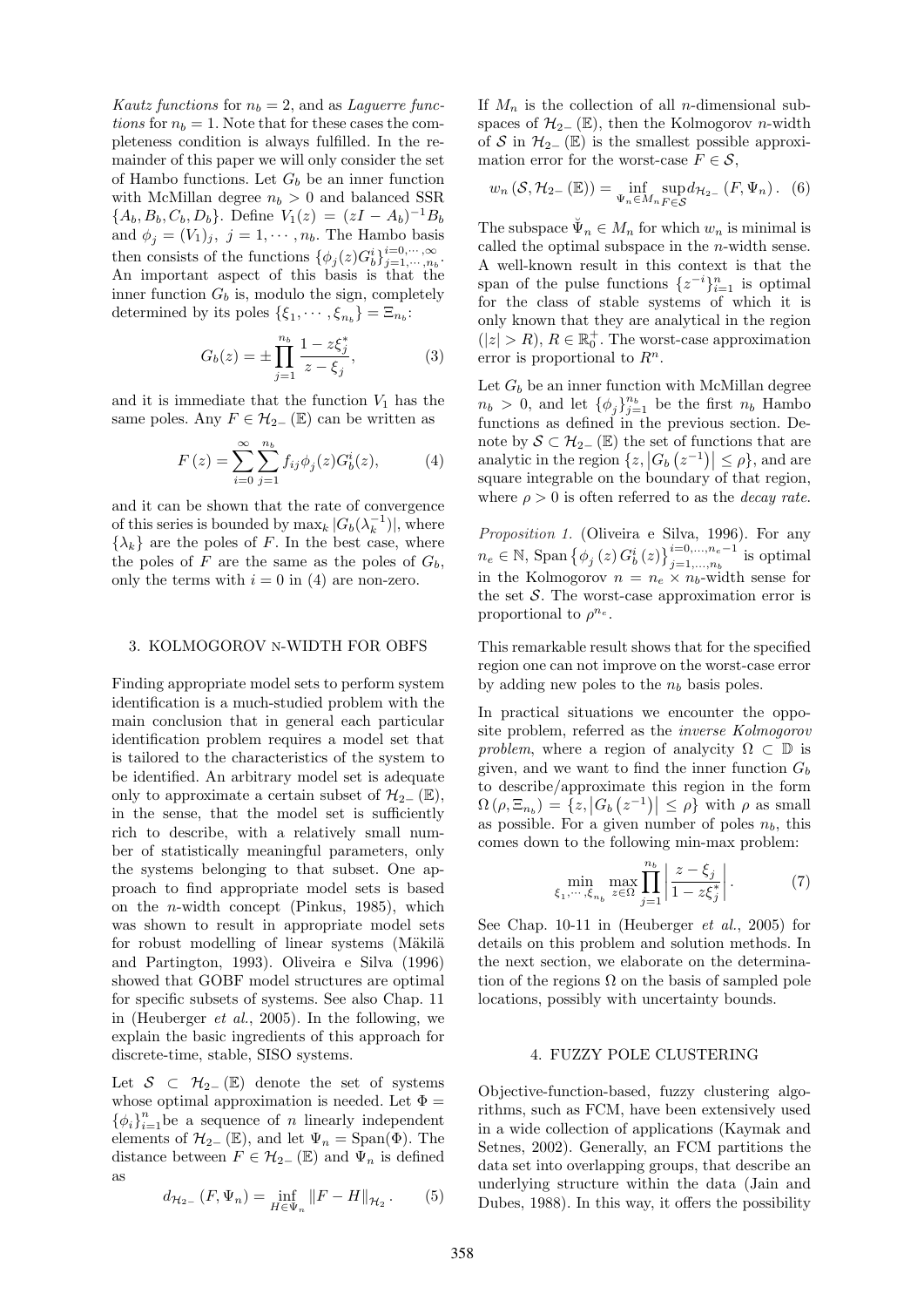to separate the observed poles not only by hard borders, but with membership-based, overlapping areas, which incorporate not only the local, but the global data coherency. Moreover, FCM clustering does not rely on assumptions common to conventional statistical methods, such as the underlying statistical distribution of the data, and therefore it is useful in the situation of pole clustering where little prior knowledge exists.

Let  $\mathbf{Z} = [z_k]_{k=1}^N \in \mathbb{D}^N$ , be the set of observed poles for clustering. A cluster  $i$  is represented by its center (or *prototype*)  $v_i \in \mathbb{D}$ . We denote  $\mathbf{V} = [v_i]_{i=1}^c$ , where  $c \in \mathbb{N}$  is the number of clusters. The membership matrix is  $\mathbf{U} = [\mu_{ik}]_{c \times N}$ , where  $\mu_{ik}$  is the degree of membership of  $z_k$  to cluster *i*. The fuzzy constraints on  $\mu_{ik} \in [0,1]$  are

$$
\sum_{i=1}^{c} \mu_{ik} = 1 \text{ for } \forall k; \quad 0 < \sum_{k=1}^{N} \mu_{ik} < N \text{ for } \forall i. \tag{8}
$$

For the measure of similarity, the distances  $d_{ik}$ between  $v_i$  and  $z_k$ , are computed through the so called associated metric  $g_i$  of the  $i^{th}$  cluster:  $d_{ik}^2 = g_i^2(z_k, v_i)$ . Generally, fuzzy pole clustering can be viewed as the minimization of the FCMfunctional formulated as

$$
J(\mathbf{V}, \mathbf{U}) = \sum_{i=1}^{c} \sum_{k=1}^{N} \mu_{ik}^{m} d_{ik}^{2},
$$
 (9)

where  $m \in (1,\infty)$  is a design parameter which determines the fuzziness of the resulting partition. The minimization of (9) subject to (8) is commonly achieved by alternating optimization. The algorithm can be given as

## **The basic FCM algorithm**

**FC0** Set an initial value for 
$$
V
$$
,

**FC1** Solve 
$$
\hat{\mathbf{U}} = \underset{\mathbf{U}}{\text{argmin}} J(\mathbf{V}, \mathbf{U}),
$$

- **FC2** Solve  $\hat{\mathbf{V}} = \text{argmin}$ **V**  $J(\mathbf{V}, \hat{\mathbf{U}}),$
- **FC3** If  $J(\hat{\mathbf{V}}, \hat{\mathbf{U}})$  has converged, then stop. Else set  $V = \hat{V}$  and goto **FC1**.

This minimization approach does not guarantee that the global optimum of (9) will be reached, however convergence to –initial condition dependent– local minima always holds through the FC1 and FC2 provided descent. Furthermore, if  $m \to 1$  the clustering becomes hard, each  $z_k$ only belongs to 1 cluster, however if  $m \to \infty$ , then each  $z_k$  becomes an equal member of every cluster. In practice, usually the value  $m = 2$  is applied. For more details on the properties and mechanism of FCM clustering see Chap. 3 in (Bezdek, 1981).

By assigning different metrics for the FCM algorithm, different fuzzy partitions of **Z** can be achieved. In the literature several metrics are used for clustering purposes. We present three which we found the most applicable for pole clustering.

1. Euclidian,  $g_{(e)}^2(x, y) = (x - y)^T (x - y)$ . In clustering theory it is known that for data with two features, like Re  $(z_k)$  and Im  $(z_k)$  for the pole locations  $\{z_k\}$ ,  $g_{(e)}$  is the most effective choice among other *Minkowski* metrics. Furthermore,  $g_{(e)}$  is symmetric to any feature directions, therefore the determined clusters are spherical.

2. Mahalanobis,  $g_{(m)}^2(x,y) = (x - y)^T \Upsilon (x - y),$ where  $\Upsilon$  is the inverse covariance matrix of the data set belonging to the cluster. Through  $\Upsilon$ ,  $g_{(m)}$ adopts the shape of the cluster to the variance of the determined group of poles. This provides ellipsoidal cluster shapes.

3. Kolmogorov,  $g_{(k)}^2(x,y) = \left| \frac{x-y}{1-xy^*} \right|$  $\begin{array}{c} \hline \end{array}$ 2 , a metric on  $\mathbb D$  only. By applying  $g_{(k)}$ , the pole clustering and the minimization of  $(7)$  can be done in one step, in the sense, that we assign exactly one basis pole  $\xi_i = v_i$ , to each obtained cluster. This directly follows from the substitution of  $g_{(k)}$  into (9). However, because of the symmetrical properties of  $g_{(k)}$ , which induces spherical clusters, and because of the assumption of 1 assigned pole per region, this approach constitutes only the simplest case of the joint mechanism of Steps 1 and 2 in the identification sequence. Here, worst-case 1-width optimality holds separately in each region and not in an n-width sense for the whole **Z**. On the other hand,  $g_{(k)}$ -based FCM is computationally attractive and provides a fast and reliable solution for the joint clustering and Kolmogorov problem.

The determination of the number of 'natural' groups in **Z** is also important for the successful application of the previously given FCM method. Similarity-based cluster merging is frequently used for this purpose (Kaymak and Setnes, 2002). In the sequel, similarity-based merging is going to be used in our FCM solution.

By projecting the observed poles from D into a quasi-continuous domain of C−, based on the idea of discrete/continuous pole conversion:  $z_k =$  $e^{\tau_0 \tilde{z}_k}$ , where  $\tau_0 = \min_k |z_k|$ , more effective pole clustering can be achieved in the new domain. This nonlinear quasi-continuous projection (QCP) projects the derived linear cluster shapes from C<sup>−</sup> into curves of D, resulting in a more representative description of banana-shaped regions. QCP also preserves scatter of **Z** and magnifies distances if poles are approaching T. QCP provides an alternative way of pole clustering, but can not be applied for  $g_{(k)}$  as this is not a metric in  $\mathbb{C}^-$ . Furthermore, uncertainty of the observed poles can also be included in the above presented FCM algorithm by letting each  $z_k$  have a volume. This modification changes the calculation of  $d_{ik}^2$ , using average or worst-case values of the associated  $q_i$ on the volume data set.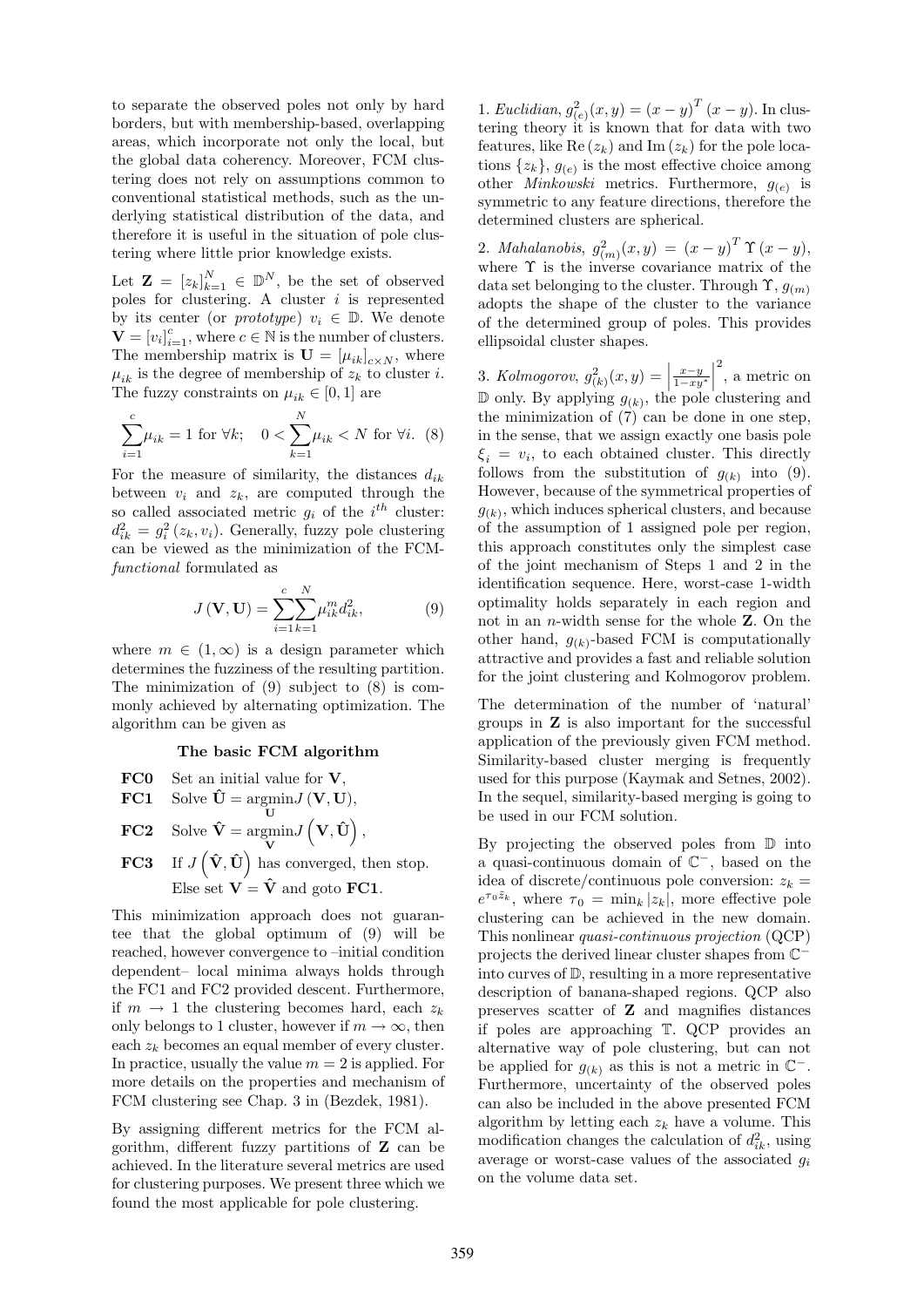|  |  |  |  | Table 1. Results of FCM pole clustering |
|--|--|--|--|-----------------------------------------|
|--|--|--|--|-----------------------------------------|

| Test case                                        | Euc.     | Mah.     | Kol.     |
|--------------------------------------------------|----------|----------|----------|
| Avrg. num. of iterations <sup>3</sup> : $N_{av}$ | 27       | 30       | 32       |
| Num. of obtained clusters: $c$                   | -5       | 5        | 5.       |
| Xie-Beni index <sup>4</sup> : $\chi$ (dB)        | $-34.07$ | $-62.64$ | $-21.64$ |
| Worst-case Kol. dis.: $\rho$ (dB)                | $-11.65$ | -13.48   | $-12.58$ |

## 5. RESULTS OF APPLICATION

As an example, we consider a discrete-time, asymptotically stable LPV system, which is sensitive to parameter variations. This system is given in a parameter-affine controller canonical form:

$$
x(k + 1) = (\mathbf{A}_0 + \mathbf{A}_1 \zeta(k)) x(k) + \mathbf{B} u(k) (10)
$$

$$
y(k) = \mathbf{C}x(k) + \mathbf{D}u(k)
$$
 (11)

where  $\zeta : \mathbb{Z} \to [-1, 1]$ , is the scheduling parameter vector and the matrices are defined as

$$
\mathbf{A}_0 = \begin{bmatrix} \mathbf{0}_{1 \times 4} & \mathbf{A}_{021} \\ \mathbf{I}_{4 \times 4} & \mathbf{A}_{022} \end{bmatrix}; \mathbf{A}_1 = \frac{21}{800} \cdot \begin{bmatrix} \mathbf{0}_{1 \times 4} & \mathbf{A}_{121} \\ \mathbf{I}_{4 \times 4} & \mathbf{A}_{122} \end{bmatrix};
$$
\n
$$
\mathbf{B} = \begin{bmatrix} 1 & \mathbf{0}_{1 \times 4} \end{bmatrix}^T; \mathbf{C} = \begin{bmatrix} \mathbf{I}_{1 \times 5} \end{bmatrix}; \mathbf{D} = 0,
$$

where  $\mathbf{A}_{021} = 0.155, \ \mathbf{A}_{121} = 0.1, \ \mathbf{A}_{022} =$  $\begin{bmatrix} -1.155, 3.244, -4.561, 3.302 \end{bmatrix}^T$ , and  $\mathbf{A}_{122}$  =  $[-0.1, 1, -1, 0.1]^T$ . By fixing  $\zeta(k)$  to set-point values  $\{\zeta_i\}_{i=1}^{n_p} = \{-1; -1 + h; \ldots; 1\}$ , where  $h =$ 0.4,  $n_p = 6$  local LTI representations of the LPV system can be obtained, whose pole locations are the samples of the ζ-dependent pole movements. These LTI systems represent in our identification approach the results of local identification.

For the obtained  $N = 6 \cdot 5$  pole locations, the previously introduced metrics-based FCM algorithm was applied (with similarity-based merging) starting from  $N/2$  random initial clusters and with  $m = 2$ . The cluster centers were let to extend in volumes; this modification is explained in (Kaymak and Setnes, 2002). Furthermore, QCP was used in the Euclidian (E) and the Mahalanobis (M) cases. The results of the algorithms are presented in Table 1 and Figure 1.

Here the cluster borders are given with bold lines. By using the cluster centers as basis poles,  $\Xi_{n_b} = \mathbf{V}, n_b = c$ , the resulting Kolmogorov region  $\Omega(\rho, \Xi_c)$  is also given in the figures (thin line) with the corresponding  $\rho$  in Table 1. Based on these results, the following observations can be made:

- The differences in  $N_{av}^3$  are relatively small, and in a few iteration steps the optimization in each case hits the minimum. However, in the (M)-case the FCM can easily get stuck in a local minimum, therefore several runs are necessary to obtain the global minimum.
- All algorithms converge to  $c = 5$ , which corresponds to the number of clusters by visual grouping.
- The shapes of the resulting cluster regions, computed from the membership functions by gridding, are different in each case:
	- (E) Euclidian case. Cluster shapes are spherical, containing unstable poles. The regions are also large near T introducing unnecessary uncertainty for the grouped poles. Some pole locations on the real axis are left out from the pole regions. The algorithm treats these unlikely dynamics as outliers which results in that they are only partly belonging to a cluster. This property is important in a noisy case, where outliers due to noise can compromise the effectiveness of the obtained regions.
	- (M) Mahalanobis case. The resulting regions are curved ellipsoidals, corresponding to a better description of the underlying pole structure. However, they also contain parts of E. One of the clusters characterizes the real axis, directly representing real pole movements. As it can be seen, QCP enhances the resulting shapes, curving the ellipsoids due to the projection.
	- (K) Kolmogorov case. The cluster shapes are spherical and well placed strictly inside of D, with very tight bounds near T.
- $\chi$  <sup>4</sup> is small in all of the cases, showing that each partition represents well the underlaying structure. It is the smallest in the (M) case which is a direct consequence of the adaptive-norm-based clustering, and it is the largest in the (K)-case due to the magnified region near the origin.
- The resulting Kolmogorov boundary with  $n_b = c = 5$  OBFs is relatively tight in all cases containing the obtained clusters.  $\rho$  is also acceptable which means small modelling error if these OBFs are used for identification. In the  $(M)$ -case,  $\rho$  is the best, which is again a consequence of the adaptive cluster shapes. The (K)-case delivers the second best result due to its 1-width optimality based effectiveness making it superior among other symmetrical-metrics-based FCM solutions.

It is important to note that by applying the  $n$ width result on the obtained  $\Omega$  regions, represented by the cluster boundaries restricted to D, an even better selection of OBFs can be achieved, if more poles are assigned to clusters

 $3$   $N_{av}$  is based on the results of 10 runs starting from random initial clusters.

<sup>4</sup> For checking the validity of the partition the Xie-Beni validity index  $\chi$  (Xie and Beni, 1991) was applied, which gives a common ground of comparison between different metrics driven FCMs. The smaller the value of  $\chi$ , the better the corresponding fit.